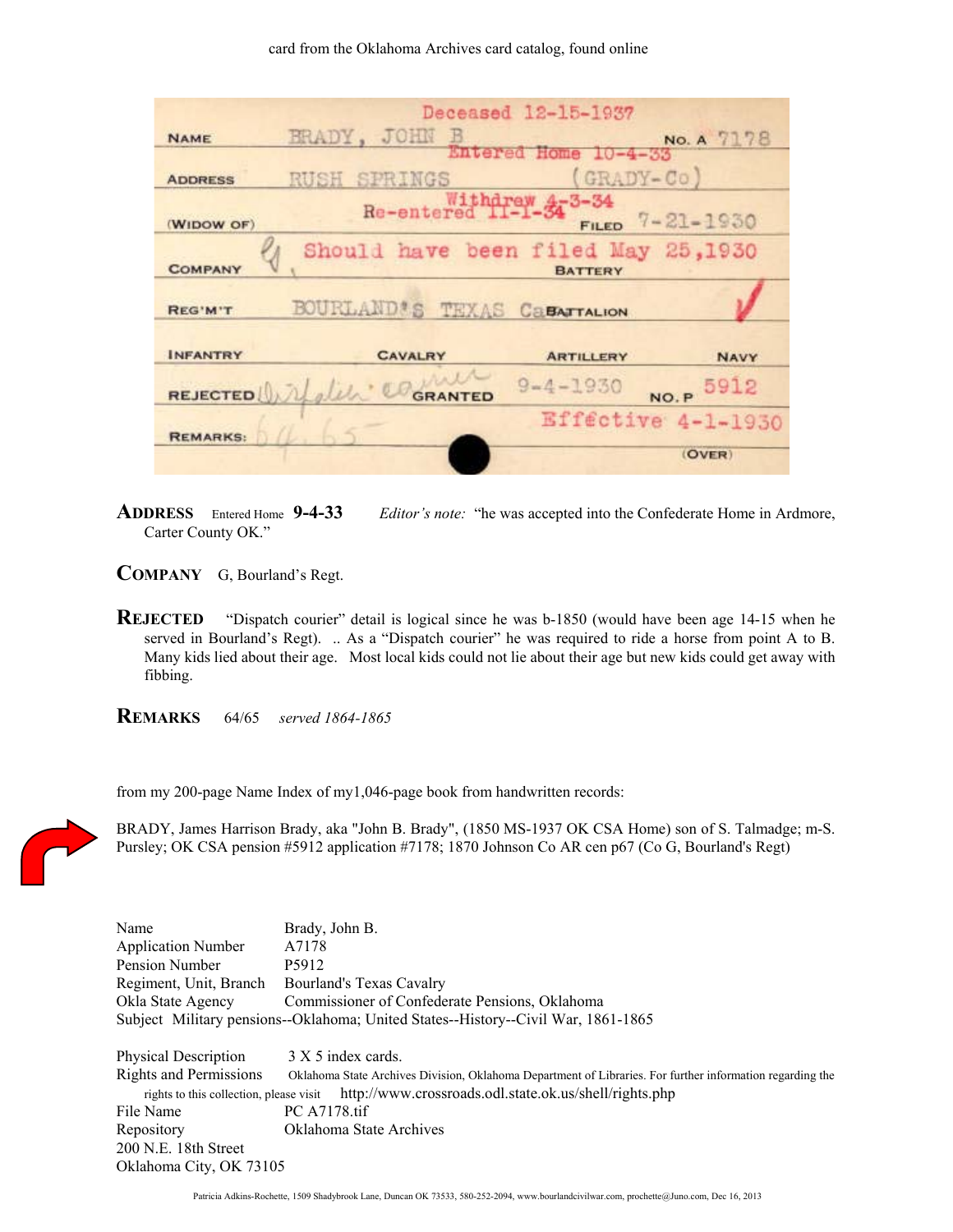## **John B. Brady**

Birth: Apr. 11, 1850 Tippah County Mississippi, USA Death: Dec. 15, 1937 Ardmore Carter County Oklahoma, USA



**John B. Brady is an assumed name.** His real name is James Harrison Brady. (We called him Uncle Harrison) He married Sarah Elizabeth Pursley March 2, 1873 in Knoxville, Johnson Co, AR. He and Sarah Elizabeth eventually moved to Lawton, OK. They had the following children: William, Annie, Emma, John Thomas, Carrie, Lula, James, Lonnie, Walter, Henry and Lee.

**Rumor has it that Harrison Brady rode with Quantrill's raiders. When he entered the Confederate Home at Ardmore, OK, he didn't want them to know he had ridden with Quantrill so he entered under an assumed name.** "Cemetery Inscriptions of Carter County Oklahoma", Rose Hill Cemetery, show the following: John B. Brady, Texas Inf., April 11, 1850 - Dec 15, 1937.

*Editor's note:* Jesse James (age 16), Frank James and the Younger brothers rode with Quantrill during the Civil War. Quantrill and his gang spent a lot of time in North Texas during the Civil War and continued roaming after the War. For many years newspapers identified local residents that "rode with Quantrill." ...

Burial: Rose Hill Cemetery Ardmore Carter County Oklahoma, USA

Edit Virtual Cemetery info [?]

Created by: Peggy Stilley Morgan Record added: Jul 22, 2006 Find A Grave Memorial# 15012417

Below is from my listing of about 1,000 men in Bourland's Regiment.